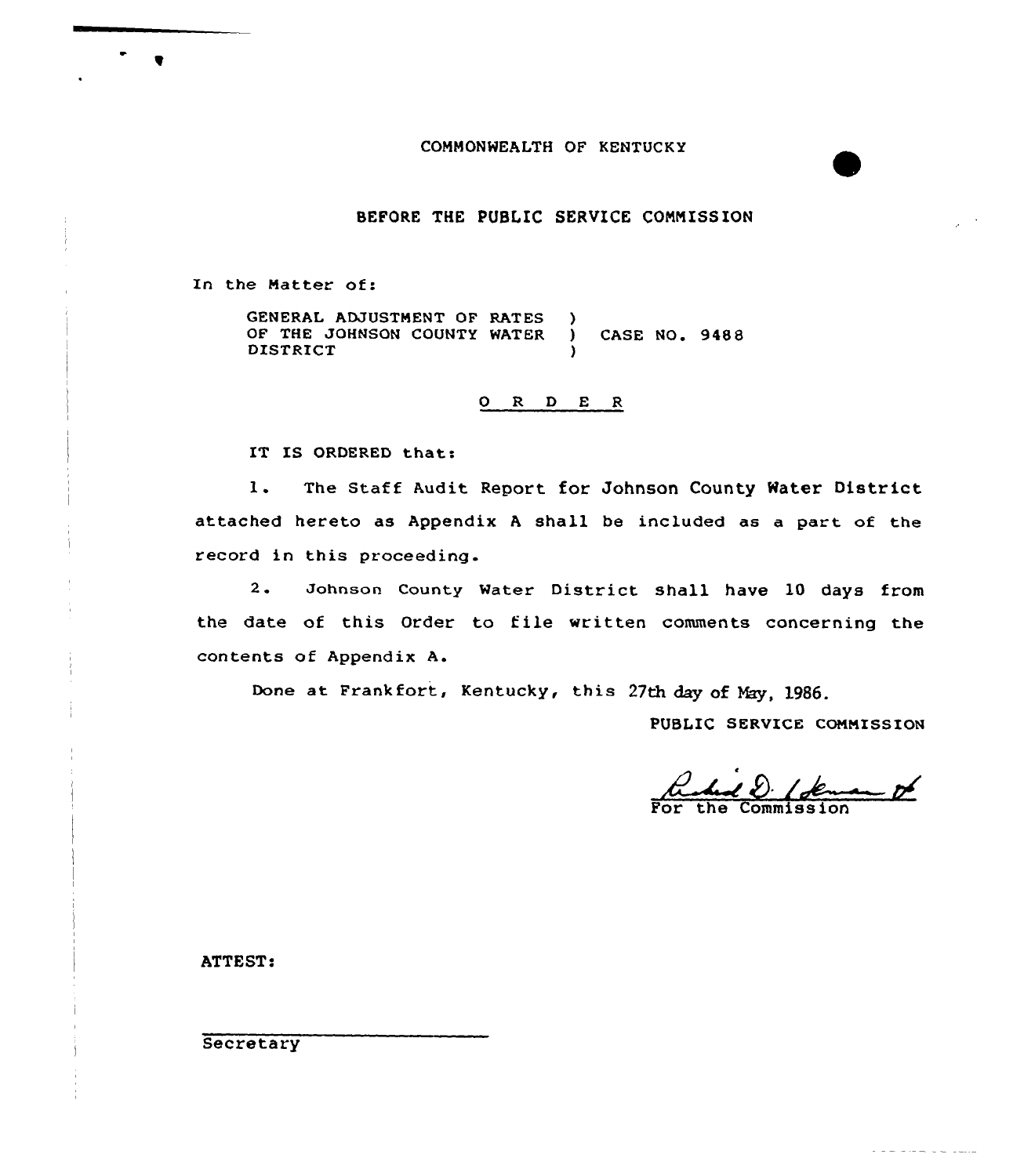APPENDIX A

 $\hat{\mathbf{v}}$ 

STAFF REPORT

ON

JOHNSON CODNTY WATER DISTRICT

 $\ddot{\phantom{a}}$ 

Prepared By: Dennis Jones<br>Public Utilities Financial Analyst, Chief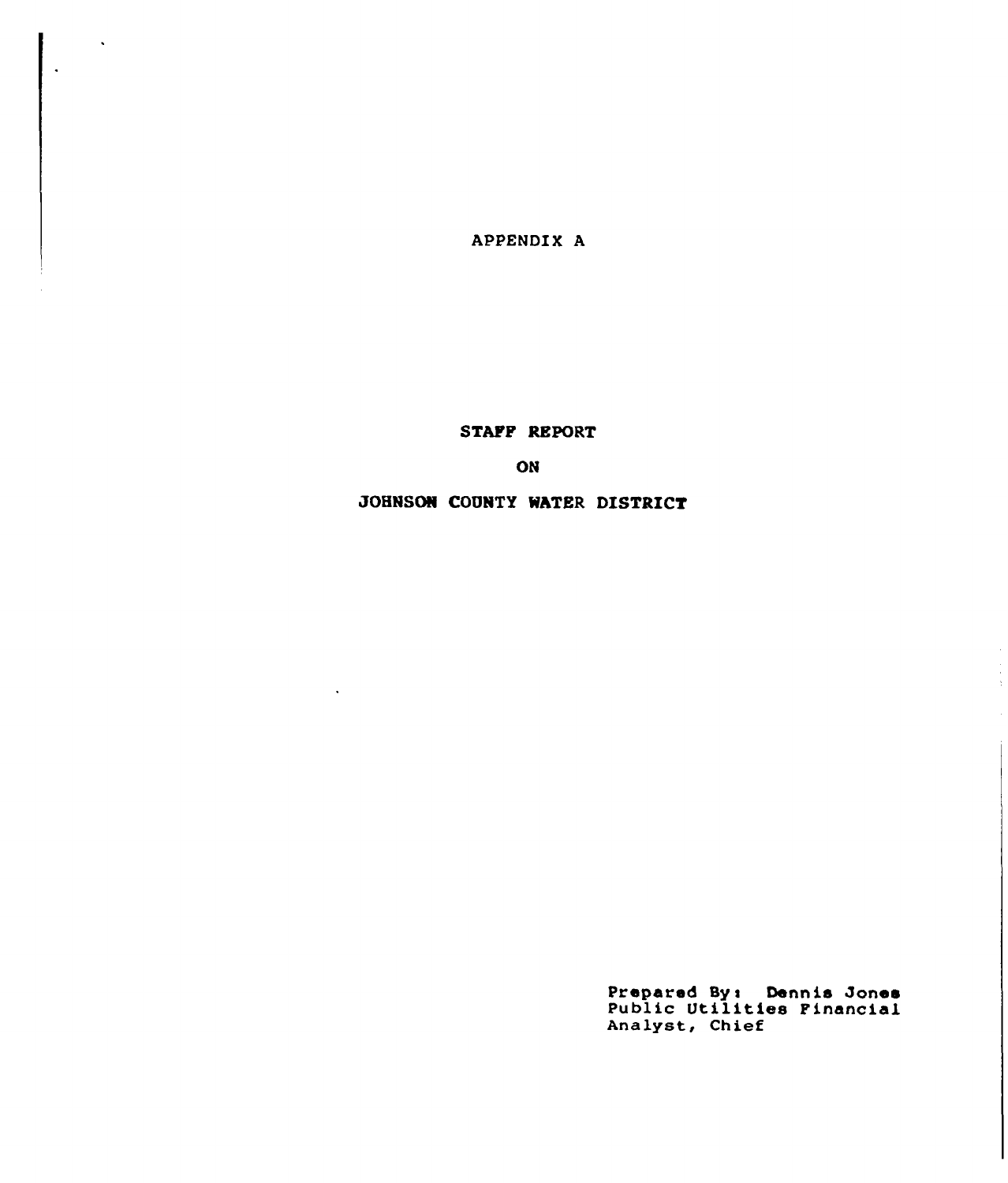#### PREPACE

On January 2, 1986, Johnson County Water District ("Johnson County") filed its general rate application seeking to increase its rates by  $$165,838$  or an increase of approximately 55 percent in its customers average bill.

As part of its endeavor to shorten the regulatory process the Commission chose to perform an audit of Johnson County's test period operations, the twelve month period ending September 30, 1985. The Commission's objective was to substantially reduce the need for written data requests, decrease the time necessary to examine the application and therefore, decrease the expense to the utility. Mr. Dennis Jones and Mr. Sam Bryant of the Commission's Division of Rates and Tariffs performed the audit on March 12-15, 1986, at the office of Johnson County located in Prestonsburg, Kentucky.

#### SCOPE

The scope of the audit consisted of proving the original cost of Johnson County's plant in service; varifying the level of assets and liabilities; and proving Johnson County's major operating expenses which consisted of purchased water, fuel purchased, outside services, and uncollectible accounts. The primary focus of this audit was to verify the accuracy of the above accounts and to assure that no improper or extraordinary expenses were included in test year operations. In order to determine this, expenditures charged to plant in service or to test year operations were reviewed and the invoices of large or

 $-2-$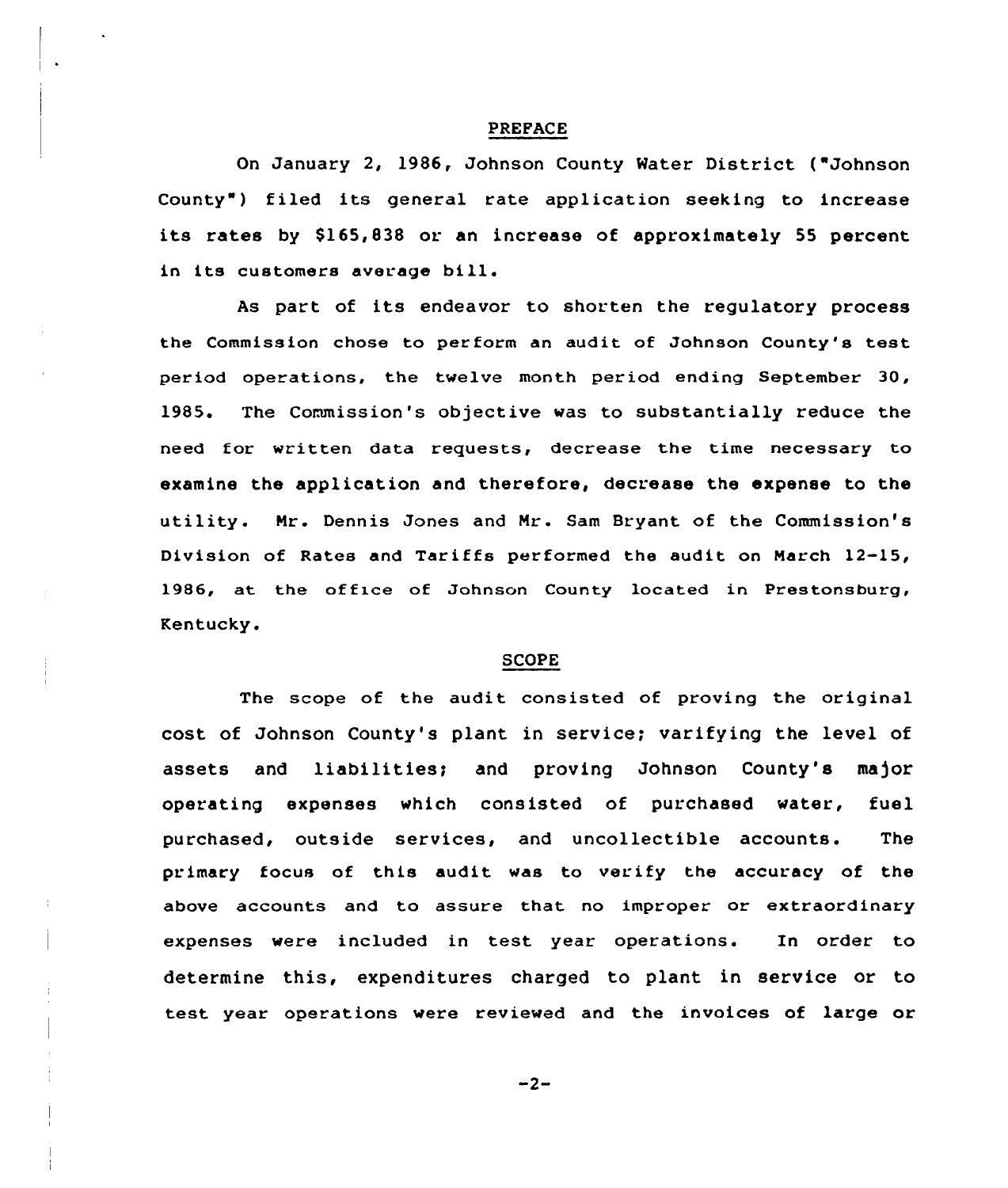potential imp.oper charges were examined. Insignific discrepancies were not pursued and are not addressed herein. Record Keeping

The staff's examination of Johnson County's operations revealed that the records kept of Johnson County's past operations were incomplete and inadequate. The current operators of Johnson County are currently endeavoring to correct the situation and are in the process of computerizing these records. In order to avoid future difficulties staff recommends that the plant, revenues and expenses of Johnson County be recorded in compliance with the Uniform System of Accounts for Water Utilities and supporting journals necessary to verify the amounts recorded in the annual report should be maintained. At a minimum this should consist of a journal of. cash receipts and disbursements.

#### PINDINGS

## Utility Plant In Service

An examination of the records of Johnson County was inconclusive in directly determining the accuracy of the amount in utility plant in service of \$1,341,174 recorded on the test period balance sheet. This is due in large part to the inadequate records kept by Johnson county prior. to 1981 when the administration of Johnson County was taken over by the Water Resources Assistance Corporation ("WRAC" ). However, the EDA bonds of \$147,000 used to finance the original construction when added to all the other forms of contributions in aid of construction including tap-on fees and grants of  $$1,171,975$  as shown in the 1984 annual report and \$13,000 of tap fees listed as revenues in

 $-3-$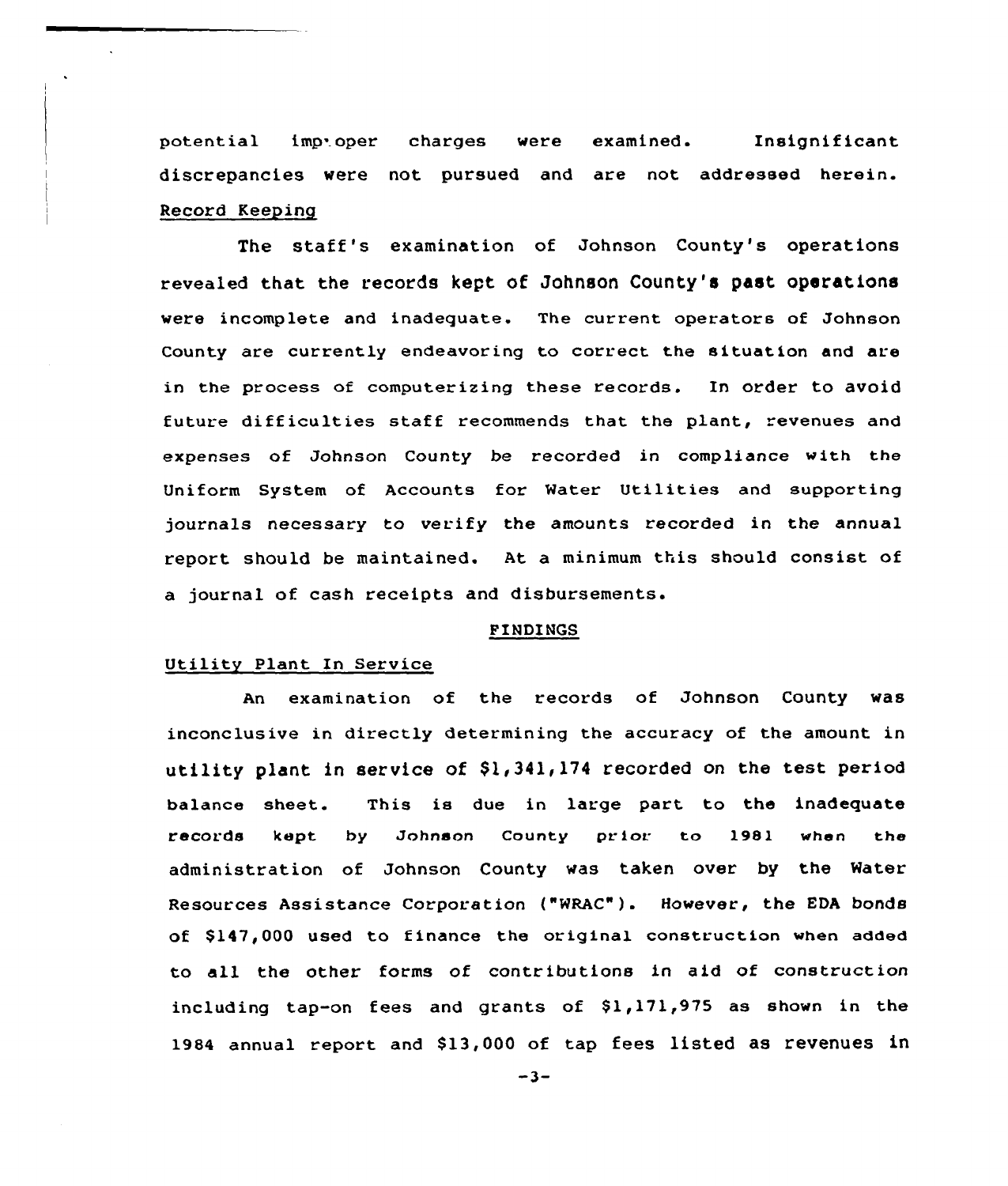the application would support a level of plant in service of  $$1,331,975$  a difference  $$9,199$  from the application and  $$795$  from the 1984 annual report. It was staff's opinion that under the circumstances these differences were minor and thus no effort was made to reconcile further.

Staff's investigation also disclosed that \$120,662 had erroneously been recorded as pump stations and should have been recorded as storage tanks. Therefore, Account 325 - Electric Pumping Equipment should be reduced by  $$120,662$  and Account 342 -Distribution Reservoirs and Standpipes should be increased by \$120,662

## Contributions In Aid of Construction

In its application for rate relief Johnson County in its schedule <sup>F</sup> listed contributions in aid of construction of \$ 964,500. Staff has determined that this amount should be \$1,184,975 based on the 1984 annual report and the \$13,000 of tap-on fees which had previously been included as revenue. The difference of \$220,475 would more appropriately be included in the general operating reserve resulting in an adjusted deficit balance of  $$474,401.$ 

Test period revenues have also been reduced by \$

## Purchased Water Expense

Johnson County proposed a pro forma purchased water expense of \$163,570 based on actual purchases during the test period of 121,162,900 gallons from its supplier Paintsville Utilities at the anticipated contract cost of \$1.35 per 1000 gallons. Johnson County billed its customers for only 64,392,000 gallons,

 $-4-$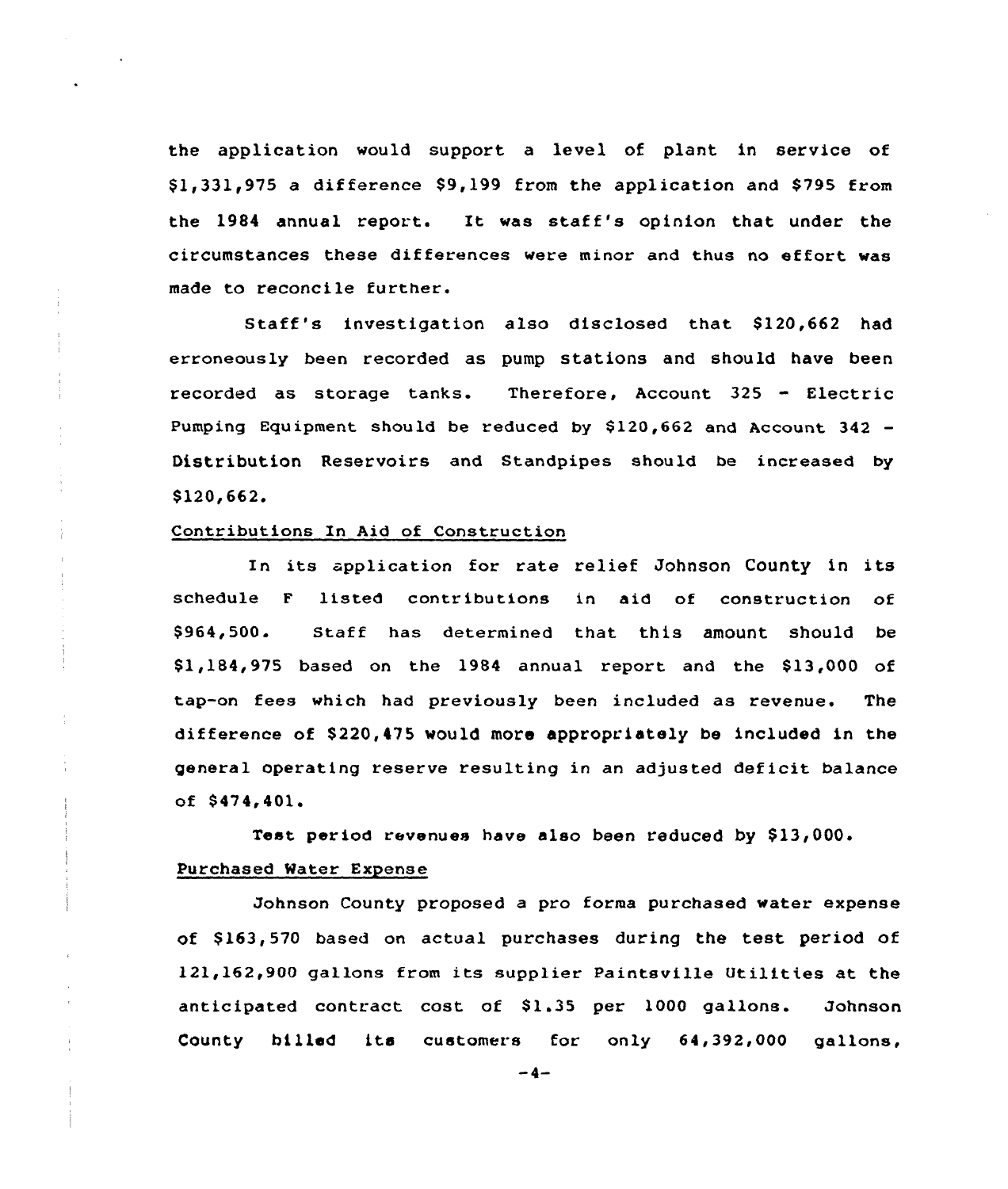indicating <sup>a</sup> line loss of 46.86 percent. This line loss was attributed by representatives of Johnson County to <sup>a</sup> faulty master meter owned by Paintsville Utilities and <sup>a</sup> major line break during the test period which has been repaired. Rob Nicholas of the Water Resources Assistance Corporation, responsible for the operation of Johnson County, stated during the staff' investigation that line loss for Johnson county following the replacement of Paintsville's faulty master meter should not exceed the 15 percent allowed by the Commission for rate-making purposes. Therefore, the staff recommends reducing the pro forma purchase water expense from  $$163,570$  to  $$102,270$ , a reduction of  $$61,300$ based actual sales of 64,392,000 gallons, allowable line loss of 11,363,294 gallons and the proposed contract price of \$1.35 per 1000 gallons.

Johnson County further proposed to include \$24,000 for the retirement over a 3-year period of \$60,000 in past due billings from Paintsville Utilities. Although not explicitly stated, it is assumed that accrued interest was also included. This amount has been challenged by Johnson County which asserts that the master meter serving Johnson County is faulty and that the rate at which the water was billed was incorrect for at least part of the test period. Since the accuracy of Paintsville Utilities' master meter is in dispute, the staff is of the opinion that it would not be fair or reasonable to require customers of the district to pay for water which may never have been received by the district or if received constitutes excessively high levels of line loss and recommends this be disallowed for rate-making purposes.

 $\frac{1}{2}$ 

 $-5-$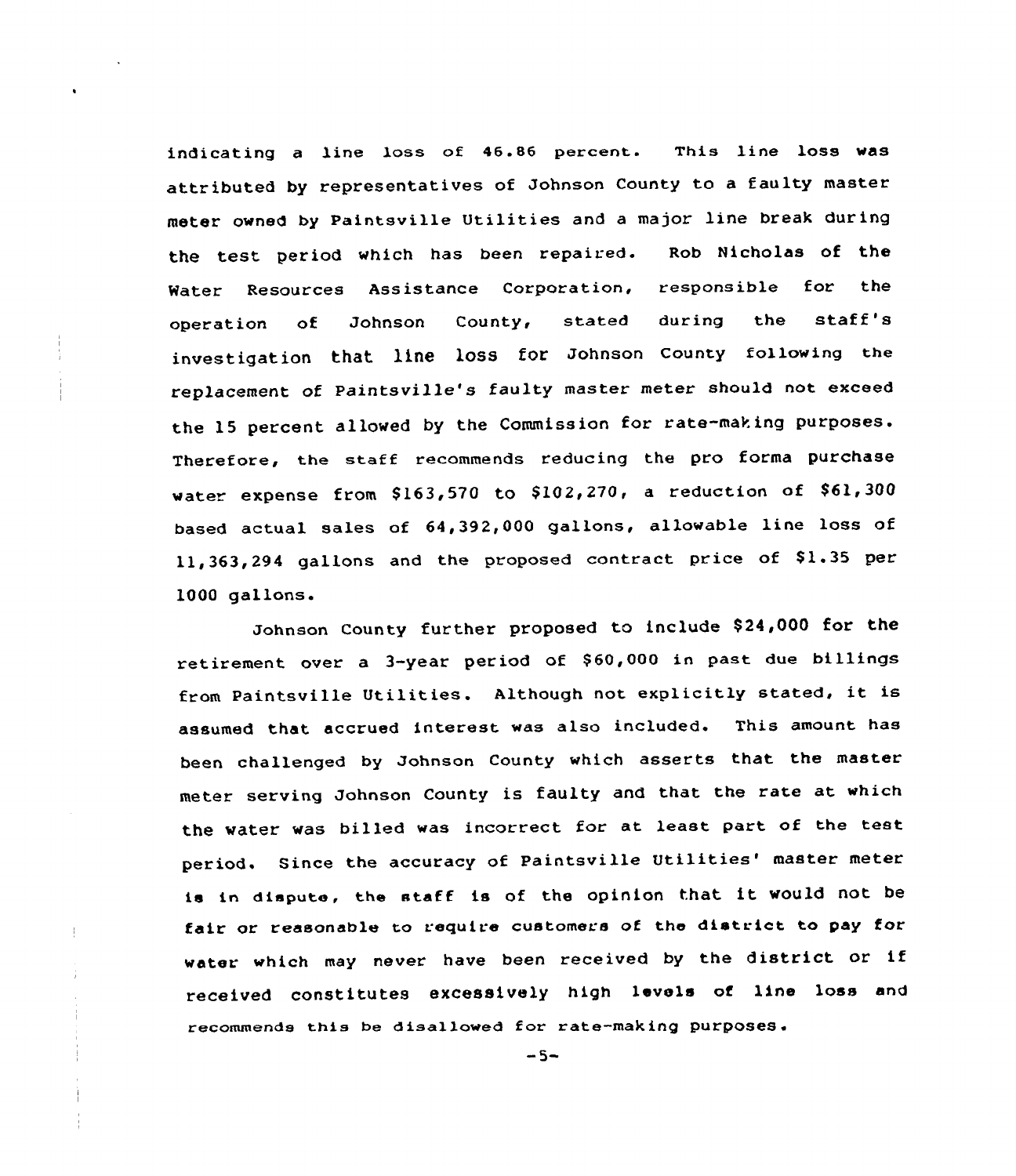## Depreciat ion Expense

Johnson County proposed a pro forma depreciation expense of \$ 34,172. Traditionally the Commission has viewed depreciation expense as a method of cost recovery with the depreciable basis being the utility's actual investment in the property. Therefore, no allowance is made for depreciation expense on contributed property. This prevents a utility from recovering the cost of contributed property more than once by passing a no cost investment on to its customers via the depreciation expense. Thus staff recommends the disallowance of depreciation expense on contributed property and has reduced Johnson County's depreciation expense by \$27,392 from \$34,172 to \$6,780.

## Water Resources Assistance Corporation

Johnson County has contracted with the Water Resources Assistance Corportion ("WRAC" ) to manage its operations. WRAC has been providing this service since 1980. As a result of cash flow problems Johnson County during this period of time became delinquent in its payments to WRAC. This delinquency now totals \$ 55,892. In its application this delinquency has been amortized at \$12,000 per year. Since the \$55,892 represents an amount accumulated over a 5-year period for the performance of normal operations the staff recommends that the amortization of the principal amount not be allowed. This recommendation is consistent with past Commission practice to set rates only on a going forward basis and not to engage in retroactive rate-making.

However, if this expense had been kept current the customers of Johnson County may have been required to support

 $-6-$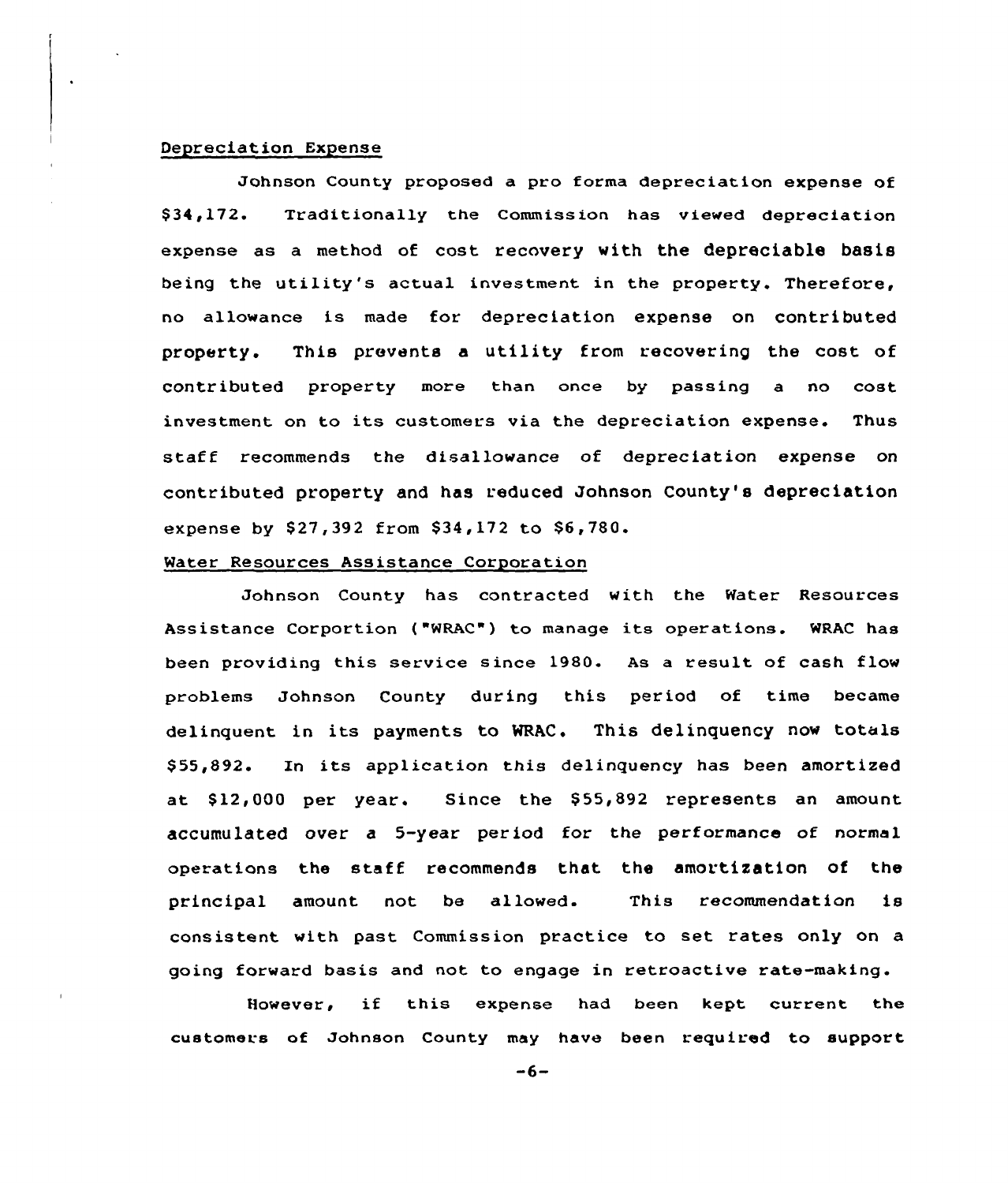rates greater than those currently in effect; in addition the cash flow problems being experienced by Johnson County are at least particially due to its difficulties with Paintsville Utilities. Since neither the Commission nor Johnson County has any control over the actions of Paintsville Utilities, or any other municipally-owned utility and given that Johnson County has apparently entered into "good faith" discussions with Paintsville Utilities to eliminate these difficulties the staff recommends that the delinquent debt to WRAC be treated as short term debt and be allowed an inputed interest rate of  $10$   $1/2$  percent.<sup>1</sup> This action is consistent with the manner in which Johnson County may now be required to retire this past due billing. This recommendation would reduce Johnson County's pro forma expenses by  $$12,000$  and increase interest expense by  $$5,869$ .

# Department of Transportation

Johnson County included in its proposed cperations a \$4,546 one time payment to the Kentucky Department of Transportation ("KY. DOT") for the relocation of 1,400 linear feet of the District's waterline on U.S. Highway 23. This relocation was necessitated by the construction of a housing project near U.S. Highway 23. The relocation was originally paid for by the federal government, however, due to error by the engineering firm contracted to relocate the line it had to be moved again. The engineering firm has since gone bankrupt and KY. DOT, in order to

<sup>1</sup> Interest rate for proposed bank loan to retire past due EDA bond payments.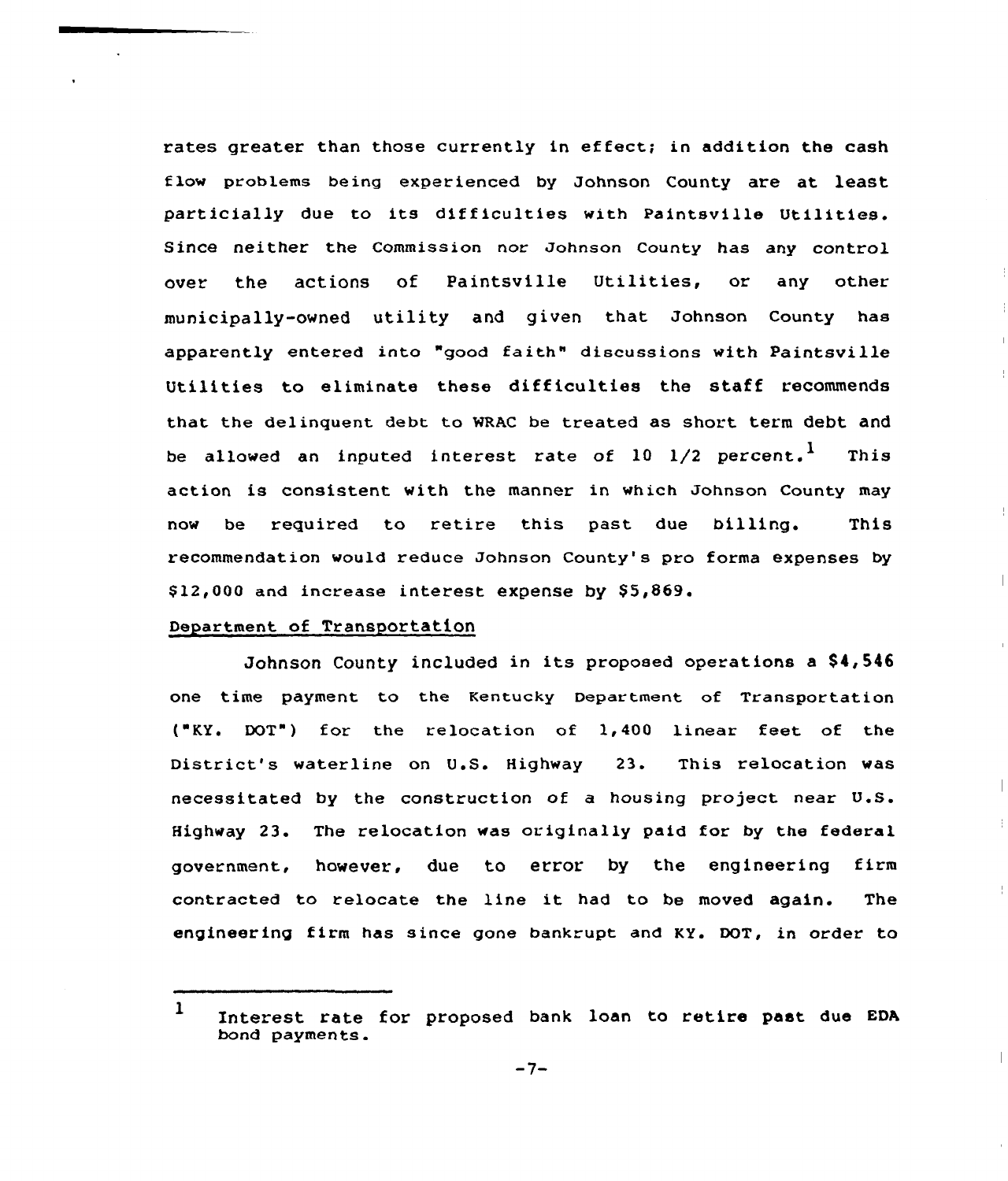prevent delay in the construction project and with the agreement of the District, paid for the second relocation which was then billed to the District.

Due to the circumstances surrounding this expense staff recommends that it be included in Johnson County's operating expenses, however since it is <sup>a</sup> non recurring expenditure staff further recommends that it be amortized over <sup>a</sup> 3-year period. This reduces Johnson County's expenses by \$3,030.

## E.D.A. Payments

 $\mathbf{r}$  and  $\mathbf{r}$ 

and a contract

 $\mathbf{L}$ 

÷.

Ť.

Johnson County is currently \$38,918 in arrears on its payments to E.D.A. for the "Johnson County Water District Water System Revenue Bond, Series of 1974," dated July 1, 1974. Johnson County proposes to retire this delinquency consisting of \$8,000 in principal and \$ 30,918 in interest by securing a loan from a local bank and amortizating the lean over a 5-year period at an interest rate of 10 1/2 percent. According to KRS 278.300 a loan payable over more than a 2-year period requires prior approval of the Commission« Johnson County did not seek this approval in its application. Staff recommends that Johnson County amend its application to seek this approval and further recommends that the proposed financing be disallowed for rate-making purposes pending this action and the approval of the Commission. This reduces Johnson County's proposed expense level by \$10,038.

Johnson County further proposed to include \$3,113 in annual payments on a bank loan taken out in 1981 to repay a previously delinquent amount to E.D.A. The amount of the original note was  $$18,675.$  The current amount outstanding is  $$7,838$  as of September

 $-8-$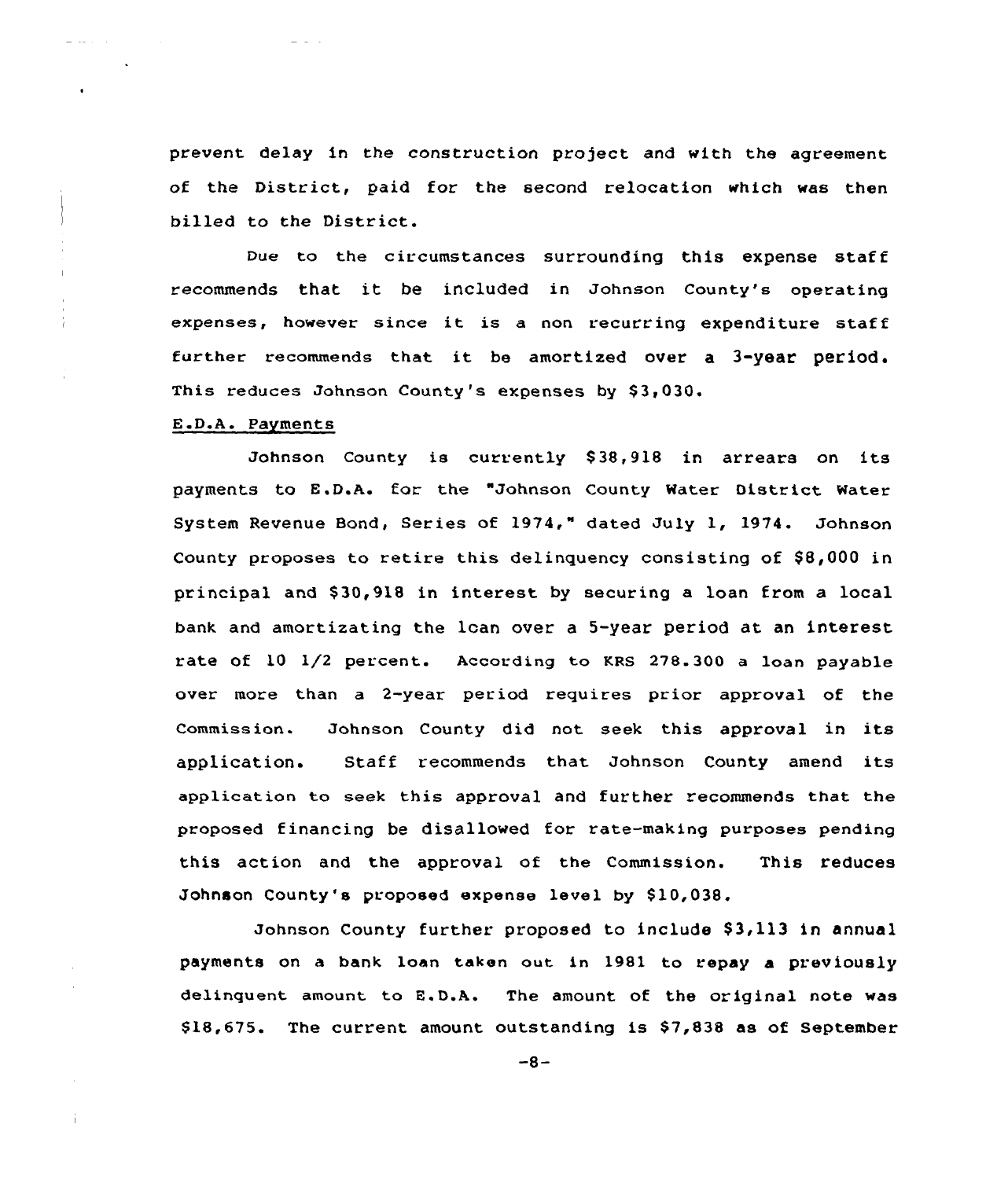30, 1985. Utilizing the proposed interest rate on the previously discussed financing of 10.5 percent the staff recommends allowing interest expense of \$823 but disallowing repayment of principal. This reduces Johnson County's proposed expense by an additional  $$2, 290.$ 

## Interest Expense

In determining its revenue requirements Johnson County included \$8,107 in interest expense in calculating its total expense level of  $$392,590$ . The  $$8,107$  was also included in the debt service on the E.D.A. bonds of  $$10,107$  consisting of  $$2,000$ in principal and \$8,107 in interest. To eliminate this double counting staff has reduced Johnson County's interest expense by \$8,107.

## SUMMARY OF STAFF RECOMMENDATIONS

Based on the recommendations proposed by the staff in this report, Johnson County's balance sheet and income statement are as follows:

| Johnson County Water District |               |  |  |
|-------------------------------|---------------|--|--|
|                               | Balance Sheet |  |  |
|                               | 9/30/85       |  |  |

| Assets                                             | Application                             | Staff<br>Adjustments | <b>Staff</b><br>Recommended     |
|----------------------------------------------------|-----------------------------------------|----------------------|---------------------------------|
| <b>Current Assets</b>                              |                                         |                      |                                 |
| Unrestricted Cash<br>Restricted Cash<br>Total Cash | s<br>19,203<br>45,848<br><u> 85,051</u> |                      | 19,203<br>s<br>45,848<br>65,051 |
| Accounts Receivable/<br>Customer                   | 33,693                                  |                      | 35,693                          |
| Total Current Assets                               | S<br>98,744                             |                      | 98,744<br>s                     |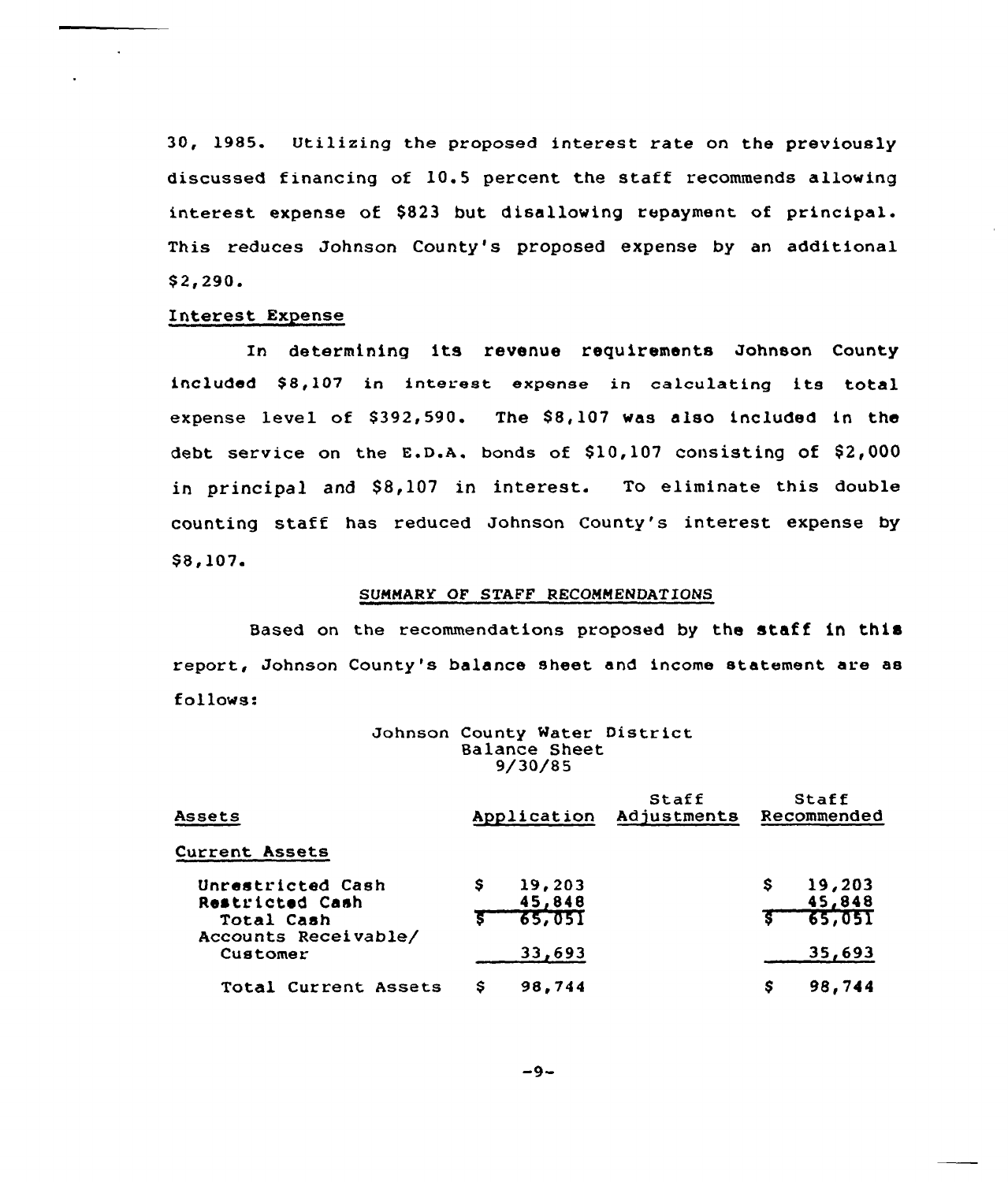Johnson County Water Distric Balance Sheet Page 2

 $\begin{minipage}[b]{0.00\textwidth} \centering \begin{minipage}[b]{0.00\textwidth} \centering \centering \end{minipage} \begin{minipage}[b]{0.00\textwidth} \centering \centering \end{minipage} \begin{minipage}[b]{0.00\textwidth} \centering \centering \end{minipage} \begin{minipage}[b]{0.00\textwidth} \centering \centering \end{minipage} \begin{minipage}[b]{0.00\textwidth} \centering \centering \end{minipage} \begin{minipage}[b]{0.00\textwidth} \centering \centering \end{minipage} \begin{minipage}[b]{0.00\textwidth} \centering$ 

|                                                                                                                                                                                                                                                   |                                                                                                                                     | Staff                     | Staff                                                                                                                                  |
|---------------------------------------------------------------------------------------------------------------------------------------------------------------------------------------------------------------------------------------------------|-------------------------------------------------------------------------------------------------------------------------------------|---------------------------|----------------------------------------------------------------------------------------------------------------------------------------|
| <b>Fixed Assets</b>                                                                                                                                                                                                                               | Application                                                                                                                         | Adjustments               | Recommended                                                                                                                            |
| Electric Pumping Equip.<br>Distribution Reservoirs<br>Transl. Dist. Mains<br>Meters<br>Ofc. Furn./Equip.<br>Transportation Equip.<br>Communication Equip.<br>Meter Installations<br>Land<br>Subtotal<br>Accumulated Deprec.<br>Total Fixed Assets | Ş.<br>179,525<br>354,034<br>686,485<br>85,907<br>304<br>26,241<br>499<br>6,457<br>1,722<br>\$1,341,174<br>$<$ 346,057><br>\$995,117 | \$<120,662><br>120,662    | \$<br>58,863<br>474,696<br>686,485<br>85,907<br>304<br>26,241<br>499<br>6,457<br>1,722<br>\$1,341,174<br>$<$ 346,057><br>S.<br>995,117 |
| TOTAL ASSETS                                                                                                                                                                                                                                      | \$1,093,861                                                                                                                         |                           | \$1,093,861                                                                                                                            |
| Liabilities and Reserves<br>Liabilities<br>Accounts Payable                                                                                                                                                                                       | \$<br>119,183                                                                                                                       |                           | \$<br>119,183                                                                                                                          |
| Notes Payable<br>Deposits Payable<br>EDA Bonds Payable                                                                                                                                                                                            | 42,003<br>13,111<br>171,918                                                                                                         |                           | 42,003<br>13,111<br>171,918                                                                                                            |
| Total Liabilities                                                                                                                                                                                                                                 | 346,215<br>S.                                                                                                                       |                           | \$<br>346,215                                                                                                                          |
| <b>Reserves</b>                                                                                                                                                                                                                                   |                                                                                                                                     |                           |                                                                                                                                        |
| Reserve/Conservation<br>Fund<br>Reserve/FmHA Deposits<br>for Line Extention<br>Contributions In Aid of<br>Construction                                                                                                                            | \$<br>13,738<br>23,334<br>964,500<br>< 253, 926                                                                                     | \$220,475<br>$<$ 220,475> | \$<br>13,738<br>23,334<br>1,184,975<br>$\langle 474, 401 \rangle$                                                                      |
| General Oper. Reserve                                                                                                                                                                                                                             |                                                                                                                                     |                           |                                                                                                                                        |
| <b>Total Reserves</b>                                                                                                                                                                                                                             | \$747,646                                                                                                                           |                           | S.<br>747,646                                                                                                                          |
| <b>TOTAL RESERVES AND</b><br>LIABILITIES                                                                                                                                                                                                          | \$1,093,861                                                                                                                         |                           | \$1,093,861                                                                                                                            |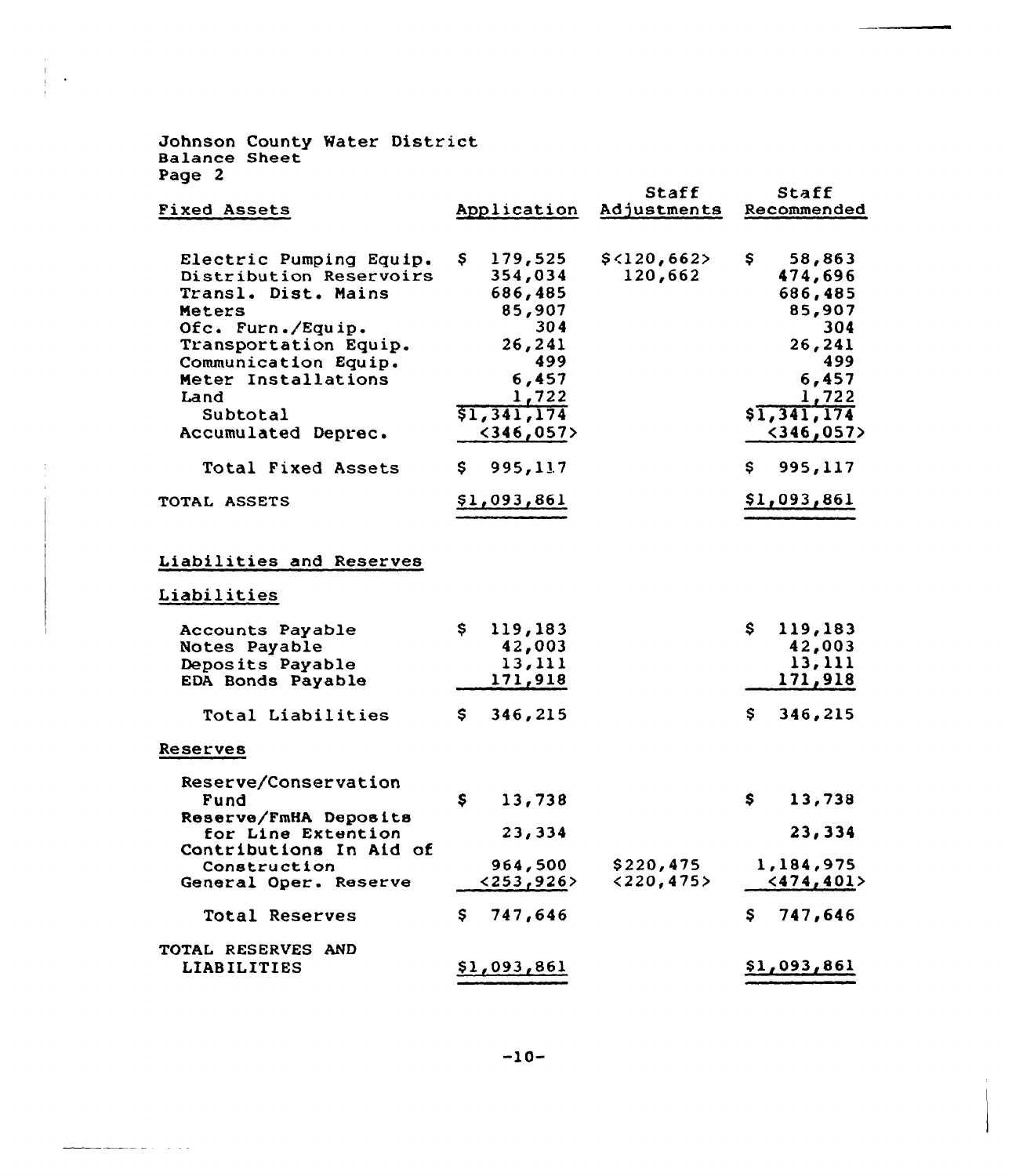# Johnson County Water Distric Income Statemen  $9/30/85$

 $\overline{a}$ 

 $\sim 100$ 

 $\bullet$ 

 $\mathbb{R}$ 

|                        | Johnson          |                           |                         |
|------------------------|------------------|---------------------------|-------------------------|
|                        | County           | Staff                     | Staff                   |
|                        | Pro Forma        | Adjustments               | Recommended             |
| Income                 |                  |                           |                         |
| Water Sales            | \$215,447        | \$.<br>$-0-$              | \$215,447               |
| Tap Fees               | 13,000           | $\langle 13, 000 \rangle$ | $-0-$                   |
| Service Charges        | 400              | $-0-$                     | 400                     |
| Total Income           | $\sqrt{228,847}$ | $5$ $(13,000)$            | \$215,847               |
| Expenses               |                  |                           |                         |
| Purchased Water        | \$163,570        | \$ 61,300>                | \$102,270               |
| Purchased Fuel         | 11,500           |                           | 11,500                  |
| Maint. Expenses        | 14,590           |                           | 14,590                  |
| Operation Labor        | 300              |                           | 300                     |
| Supplies & Expenses    | 275              |                           | 275                     |
| Insurance              | 464              |                           | 464                     |
| Reg. Comm. Exp.        | 234              |                           | 234                     |
| Transportation         | 6,763            |                           | 6,763                   |
| Outside Services       | 80,112           |                           | 80,112                  |
| Uncollectible Accounts | 4,000            |                           |                         |
| Depreciation Expense   | 34,172,          | (27, 392)                 | $\frac{4,000}{6,780^2}$ |
| Amortization           | $58,396^3$       | <52,181                   | 6,215                   |
| Operating Expenses     | \$374,376        | 5<140,873                 | 233,503                 |
| EDA Debt Service       | 10,107           |                           | 10,107                  |
| Interest Expense       | 8,107            | $\langle 1, 415 \rangle$  | 6,692                   |
| Total Expenses         | \$392,590        | $$<$ 142,288>             | 250,302<br>S.           |
| Net Income             | $$<$ 163,743>    | \$129,288                 | \$34,455>               |
|                        |                  |                           |                         |

 $2$  For reporting purposes Johnson County would still calculat depreciation expense on contributed property.

 $3$  Schedule C. Total additional revenue requirements of \$68,503 EDA debt service of \$10,107 = \$58,396.